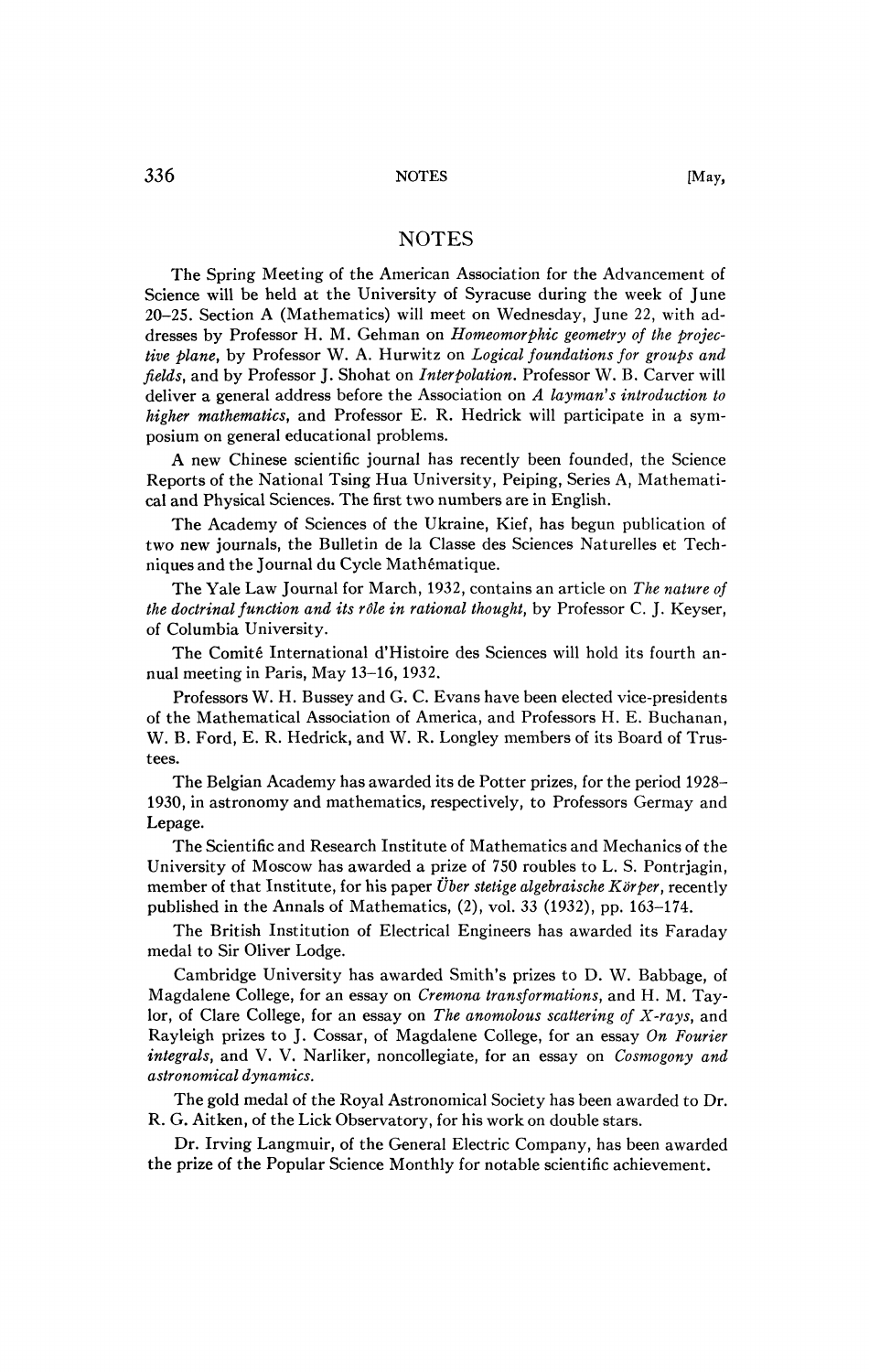Professor Henri Villat, of the Sorbonne, has been elected a member of the Paris Academy of Sciences in the section of mechanics, as successor to the late Gabriel Koenigs.

It will be of particular interest to those who know and honor him, and to those interested in correct principles of academic tenure, to learn that Senator Vito Volterra, professor of mathematical physics at the University of Rome since 1900, has been dismissed from active service for refusal to take the university oath recently required by the fascist government.

The Council of the Royal Society of London has recommended the following mathematicians for election as fellows of that Society: D. R. Hartree, Beyer professor of applied mathematics, University of Manchester, and H. W. Turnbull, professor of mathematics, University of St. Andrews.

Sir James Hopwood Jeans has been elected an honorary member of the Washington Academy of Sciences.

At a special convocation called to commemorate the bicentenary of the birth of Washington, George Washington University conferred honorary doctorates of science on Professors C. N. Moore, of the University of Cincinnati, and J. F. Ritt, of Columbia University, both alumni of the University.

The French government has conferred the designation *Officier d'Académie*  and the decoration *palmes académiques* on Professor E. R. Hedrick, of the University of California at Los Angeles, "for services rendered to the cause of culture and of science." The ceremony was performed by the French Consul at Los Angeles, M. Henri Didot, on April 13, 1932.

Associate Professor F. S. C. Northrop, of Yale University, has been awarded a Guggenheim fellowship, "to review and evaluate current conceptions of the nature of mathematics and formal logic, and to determine the status of form in nature."

Professor Richard Baldus, of the Karlsruhe Technische Hochschule, has been appointed professor of geometry at the Munich Technische Hochschule.

Dr. G. Mammana, of the University of Cagliari, has been promoted to a professorship of the calculus.

Mr. R. H. Fowler, fellow of Trinity College, Cambridge, has been appointed to the John Humphrey Plummer professorship of mathematical physics at Cambridge University.

The title of fellow of University College, London, has been conferred upon Professor A. R. Richardson, of the University College of Swansea.

Dr. G. F. J. Temple, reader in mathematics at Imperial College, Royal College of Science, University of London, has been appointed to the chair of mathematics at King's College, in the same University.

Professor P. Debye, of the Physical Institute of Leipzig, has been appointed Scott lecturer at Cambridge University for the year 1932. Professor Debye has recently delivered a series of lectures on X-ray scattering and molecular structure at the Massachusetts Institute of Technology.

Dr. W. A. Shewhart, of the Bell Telephone Laboratories, will lecture at the University of London in the spring of 1932 on the rôle of statistical method in

*\*93<sup>2</sup>*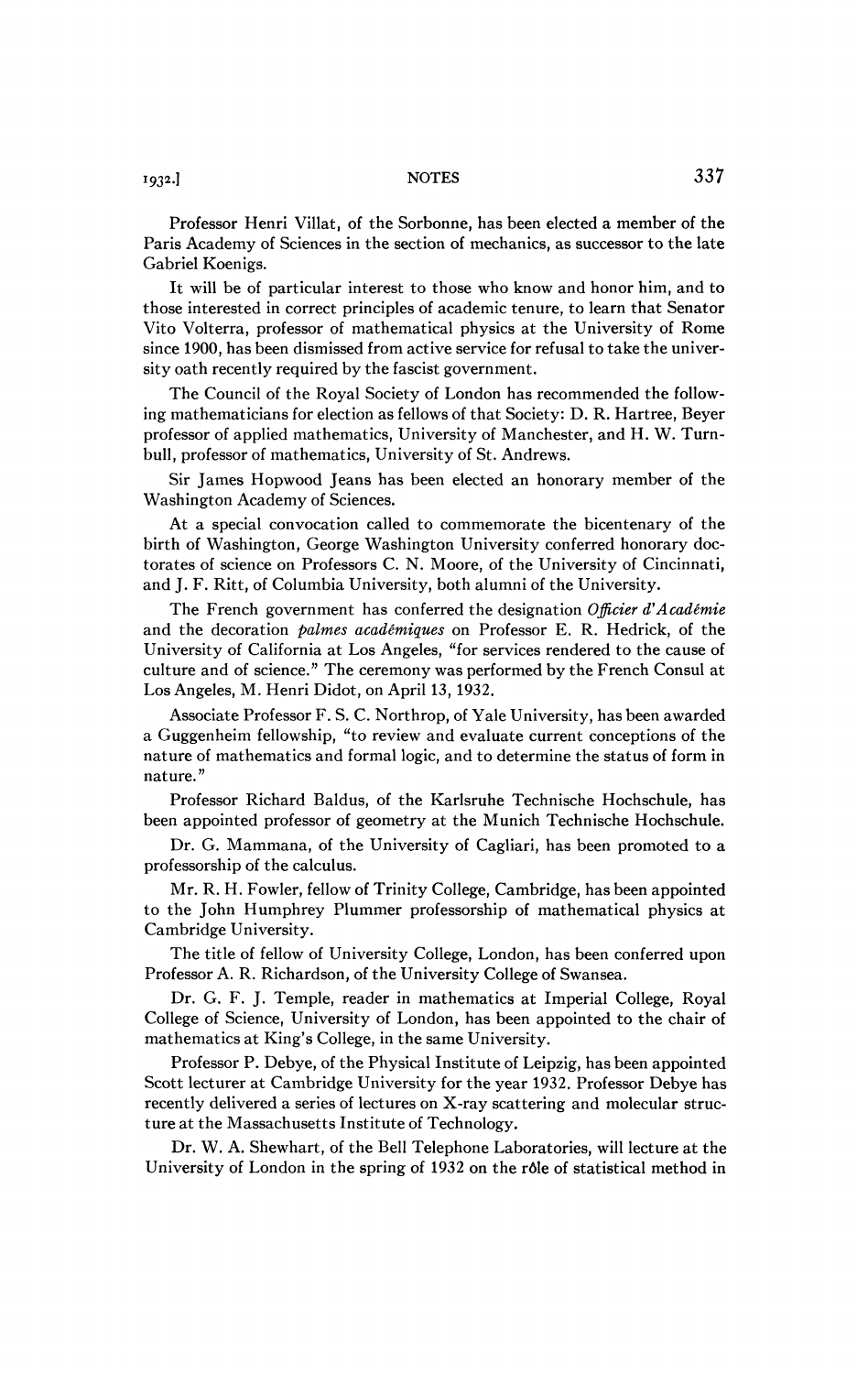industrial standardization, and will hold a series of conferences on theoretical and applied statistics in Great Britain and on the Continent. Dr. Shewhart has recently been elected a fellow of the Royal Statistical Society of England.

The following seventy-six doctorates with mathematics or mathematical physics as major subject were conferred during 1931 in universities in the United States and Canada; the major subject is mathematics unless otherwise specified. The university, month in which the degree was conferred, minor subject (other than mathematics), and title of dissertation are given in each case if available.

D. B. Ames, Yale, June, *A resonance problem in celestial mechanics.* 

F. S. Beale, Michigan, *On the solutions of systems of linear difference equations with polynomial coefficients.* 

H. F. Bohnenblust, Princeton, April, *The absolute convergence of Dirichlet series.* 

Samuel Borofsky, Columbia, April, *Expansion of analytic functions into infinite products.* 

Sister Leonarda Burke, Catholic, June, minors in education and physics, *On a case of the triangles in- and circumscribed to a rational quartic curve with a line of symmetry.* 

L. E. Bush, Ohio State, August, *Some properties of algebras without moduli.* 

S. S. Cairns, Harvard, June, *The cellular division and approximation of regular spreads.* 

Helen Calkins, Cornell, November, *Some implicit functional theorems.* 

A. B. Cardwell, Wisconsin, June, major in physics, minor in mathematical physics, *Photoelectric and thermionic properties of metals.* 

Evelyn T. Carroll, Cornell, October, *Systems of involutorial birational transformations contained multiply in special linear line complexes.* 

Emily M. Chandler (Mrs. H. H. Pixley), Chicago, August, *Waring's theorem for fourth powers.* 

Max Coral, Chicago, August, The Euler-Lagrange multiplier rule for double *integrals.* 

A. T. Craig, Iowa, June, *On the distribution of certain statistics derived from small random samples.* 

J. H. Dillon, Wisconsin, June, major in physics, minor in mathematics, *Photoelectric properties of zinc single crystals.* 

J. E. Donohue, Columbia, March, *Concerning the geometry of the second derivative of a polygenic function.* 

H. L. Dorwart, Yale, June, Certain types of criteria for the irreducibility of *polynomials.* 

R. D. Douglass, Massachusetts Institute of Technology, June, minor in physics, *Stirling expansions derived by means of finite de la Vallée-Poussin summation.*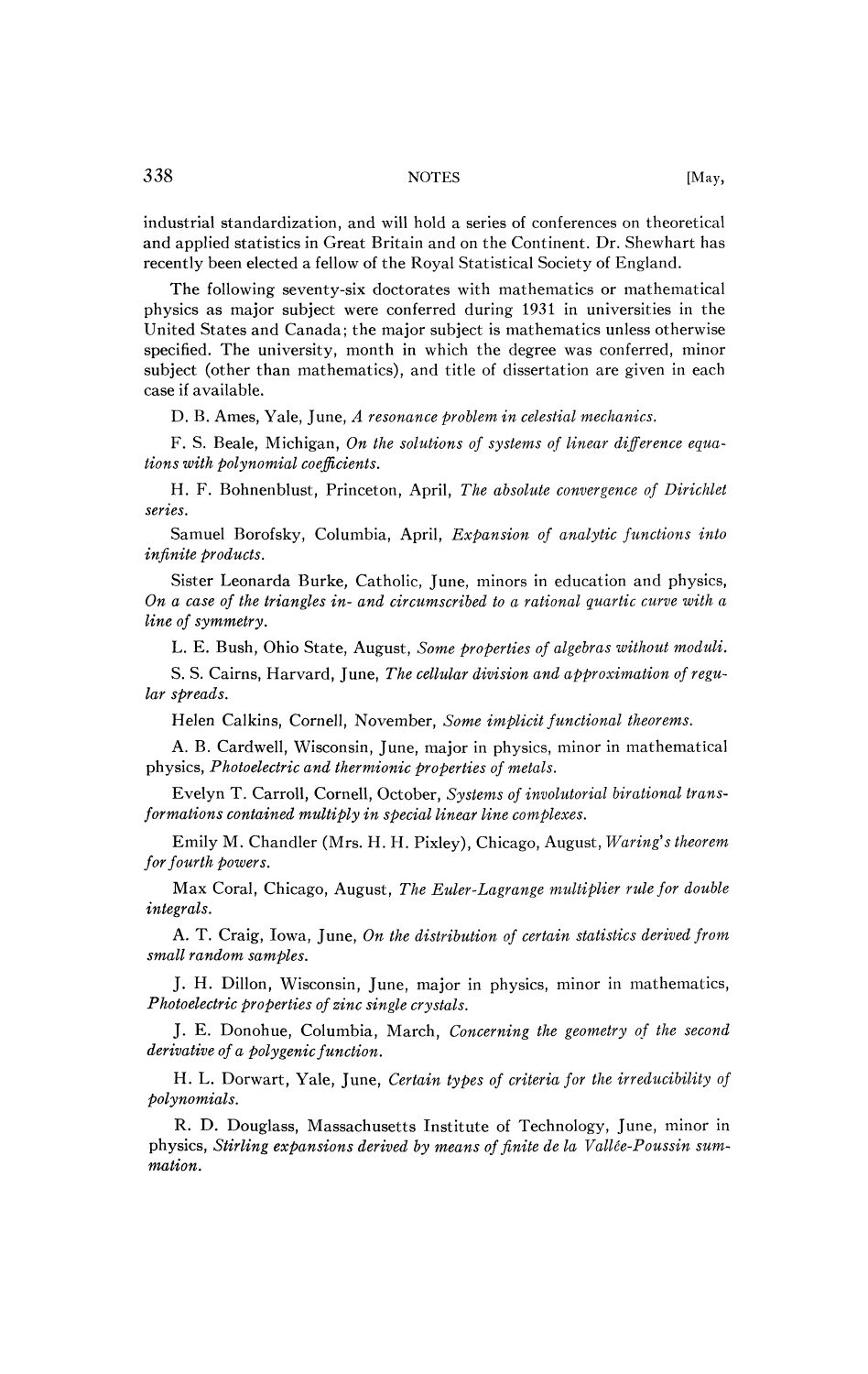1932.]

Ben Dushnik, Michigan, *On the Stieltjes integral.* 

J. N. Eastham, Catholic, June, minors in civil engineering and physics, *The triangles in- and circumscribed to the tacnodal rational quartic curve with residual crunode.* 

H. C. T. Eggers, Michigan, *The graduation of experimental data.* 

J. M. Feld, Columbia, November, *Projective pedal transformations and birational contact transformations.* 

N. C. Fisk, Michigan, *An investigation of surfaces in euclidean four-space by means of three-vectors.* 

A. L. Foster, Princeton, January, *A continuous development of formal logic in finite terms.* 

Sister Mary de Leilis Gough, Catholic, June, minors in education and physics, *On the condition for the existence of triangles in- and circumscribed to certain types of the rational quartic curve and having a common side.* 

Eli Gourin, Columbia, May, *On irreducible polynomials in several variables which become reducible when the variables are replaced by powers of themselves.* 

M. L. Hartung, Wisconsin, June, minor in mathematical physics, *On a family of integral equations with discontinuous kernels.* 

T. W. Hatcher, Cornell, August, minor in engineering, *Symmetric strain in an infinite plate with a circular hole.* 

R. A. Hefner, Chicago, August, *The condition of Mayer for discontinuous solutions of the Lagrange problem.* 

C. T. Holmes, Harvard, June, *The approximation of harmonic functions in three dimensions by harmonic polynomials.* 

H. N. Hubbs, Cornell, February, minor in physics, *Rational quintic surfaces without double curves.* 

W. R. Hutcherson, Cornell, June, minor in physics, *Maps of certain cyclic involutions on two dimensional carriers.* 

D. R. Inglis, Michigan, *Atomic problems in the perturbation theory of quantum mechanics.* 

Sister Mary Cordia Karl, Johns Hopkins, June, *The projective theory of orthopoles.* 

Donald McDonough, Pennsylvania, June, On the expansion of a certain type *of determinant.* 

W. O. Menge, Michigan, *A direct method of obtaining transformations to canonical forms.* 

H. L. Miller, Cincinnati, June, *On the summability of non-integral orders of the double Fourier series.* 

G. E. Moore, Illinois, June, minor in astronomy, *The four-termed theta identities arising from a generalization of the Weddle surface in* S4.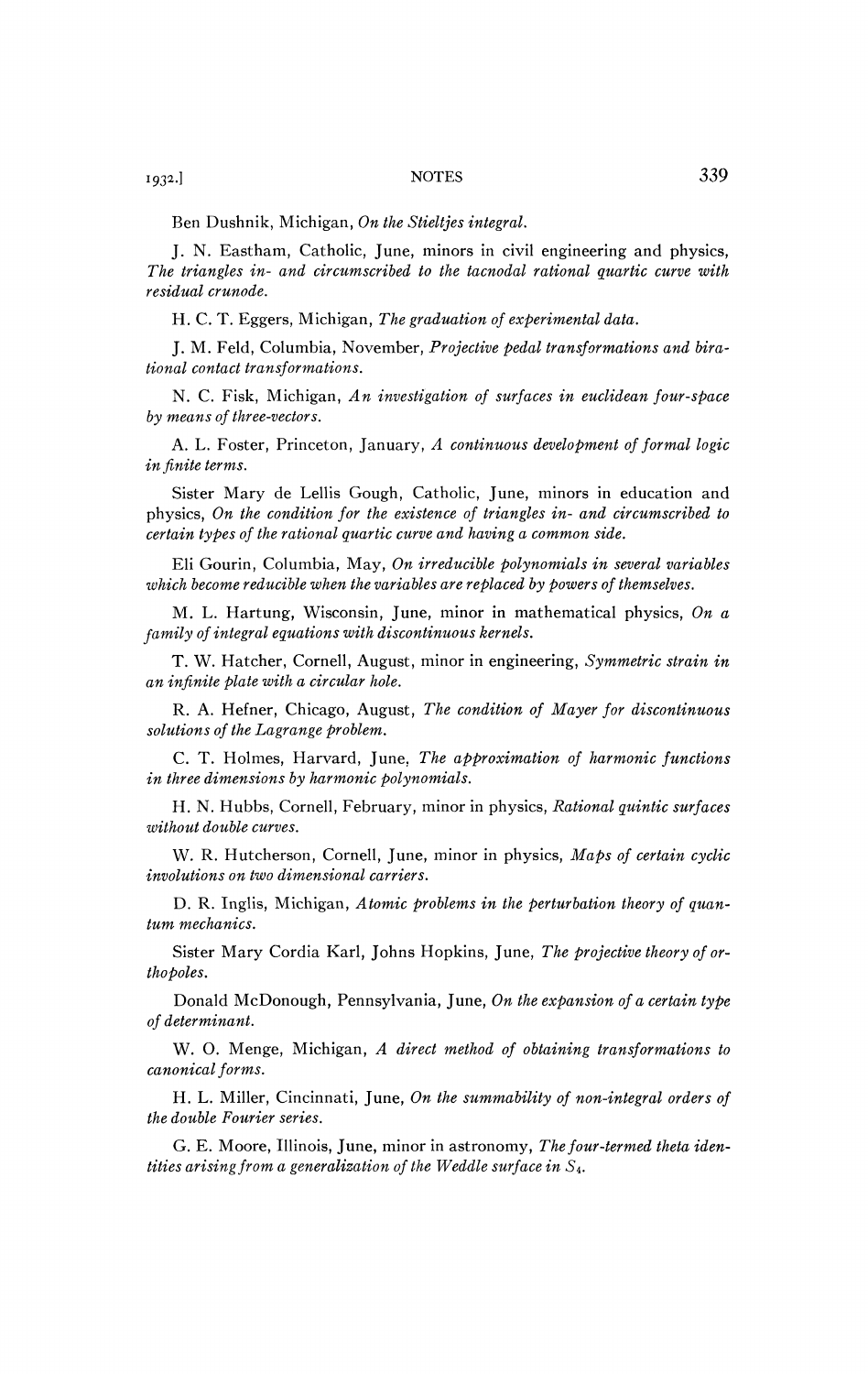C. B. Morrey, Harvard, June, *Invariant functions of conservative surface transformations.* 

Sister Charles Mary Morrison, Catholic, June, minors in philosophy and physics, *The triangles in- and circumscribed to the biflecnodal rational quartic curve.* 

M. E. Mullings, Cincinnati, June, minor in physics, *On Gibbs's phenomenon in the double Fourier series.* 

C. V. Newsom, Michigan, On the behavior of entire functions in distant por*tions of the plane.* 

E. G. Olds, Pittsburgh, June, *The nature of the distributions in small samples.* 

A. L. O'Toole, Michigan, On symmetric functions and symmetric functions of *symmetric functions.* 

L. J. Paradiso, Cornell, October, minor in economics, *Solutions of bounded variation of the Fredholm Stieltjes integral equation.* 

W. V. Parker, Brown, June, *The addition formulas for hyperelliptic functions*.

Jesse Pierce, Michigan, *Logarithmic solutions of systems of differential equations and solutions in the vicinity of isolated singular points.* 

H. H. Pixley, Chicago, August, *A problem in the calculus of variations suggested by a problem in economics.* 

Saul Pollock, California (Berkeley), May, *Graphic representation in enumerative geometry.* 

J. E. Powell, Chicago, August, *Edge conditions for multiple integrals in the calculus of variations.* 

H. R. Pyle, California (Berkeley), May, *The conditions for conformality in the elliptic and hyperbolic geometries.* 

Mina S. Rees, Chicago, March, *Division algebras associated with an equation whose group has four generators.* 

B. J. Roberts, Iowa, August, minor in physics, *On continua in vectorial spaces.* 

H. A. Robinson, Johns Hopkins, March, *Case of planar motion in which one centrode and one path are circles.* 

S. L. Robinson, Iowa, August, minors in physics and philosophy, *A study of simple and multiple transitivity in topological spaces.* 

A. E. Ross, Chicago, August, *On representation of integers by indefinite ternary quadratic forms.* 

T. A. Rouse, Wisconsin, June, major in physics, minor in mathematics, *Characteristic X-ray absorption.* 

R. G. Sanger, Chicago, June, *Functions of lines and the calculus of variations.* 

M. G. Scherberg, Minnesota, June, minor in physics, *The degree of convergence of a series of Bes sel functions.*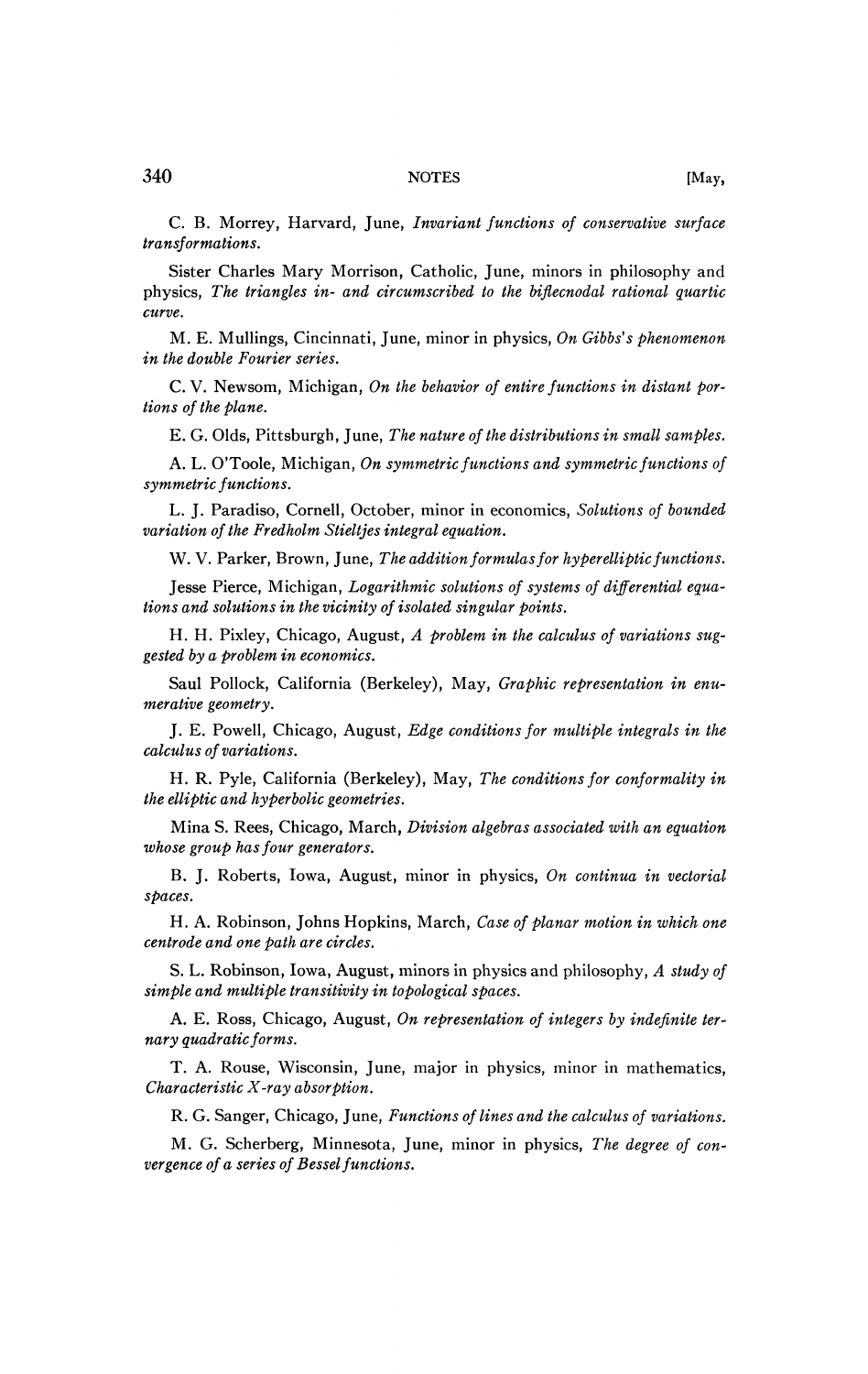Mabel F. Schmeiser, Ohio State, August, *Properties of arbitrary functions concerning approach to a straight line.* 

C. Grace Shover, Ohio State, December, *On the class number and ideal multiplication in a rational linear associative algebra.* 

James Singer, Princeton, April, *Three-dimensional manifolds and their Heegaard diagrams.* 

P. K. Smith, Illinois, June, minor in physics, *On solutions of linear partial differential equations near singular points.* 

T. L. Smith, Harvard, June, *The Birkhoff fluid theory of electricity.* 

I. S. Sokolnikoff, Wisconsin, June, *On a solution of Laplace's equation with*  an application to the torsion problem for a polygon with reentrant angles.

F. W. Sparks, Chicago, August, *Universal quadratic zero forms in four variables.* 

R. C. Stephens, Iowa, August, minor in physics, *Continuous functions on abstract sets.* 

W. T. Stratton, Washington (Seattle), August, minor in physics, *A study of general polar tangent curves.* 

Mildred E. Taylor, Illinois, August, minor in physics, *A determination of the types of planar Cremona transformations with not more than* 9 *F-points.* 

C. C. Torrance, Cornell, June, minor in physics, *On plane Cremona triadic characteristics.* 

Sister Mary Felice Vaudreuil, Catholic, June, minors in education and physics, *Two correspondences determined by the tangents to a rational cuspidal quartic curve with a line of symmetry.* 

*C.* C. Wagner, Michigan, A statistical study of the dependence for four chance *variables.* 

W. G. Warnock, Illinois, May, minor in astronomy, *On the geometry of groups of line configurations.* 

H. E. Wheeler, Chicago, June, *An application of symbolic methods to frequency arrays.* 

S. S. Wilks, Iowa, June, minor in education, *On the distribution of statistics*  in samples from a normal population of two variables with matched sampling of *one variable.* 

R. P. Winch, Wisconsin, June, major in physics, minor in mathematics, *Photoelectric properties of silver.* 

Yue-Kei Wong, Chicago, December, *Spaces associated with non-modular matrices with application to reciprocals.* 

Professor Vannevar Bush has been appointed dean of engineering and vicepresident at the Massachusetts Institute of Technology,